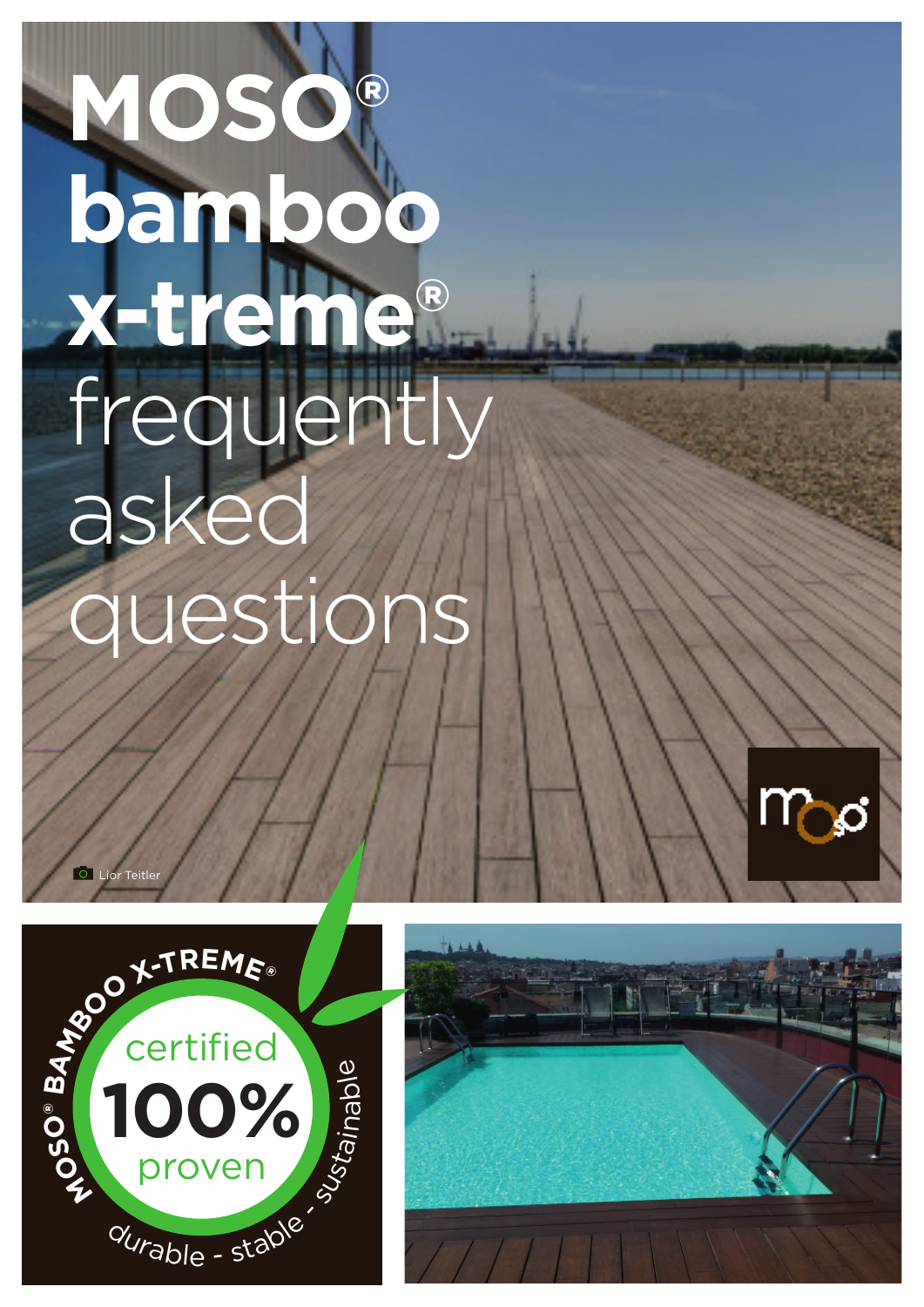**Since 2009, MOSO® Bamboo X-treme® has become the world leader in bamboo terraces. Why is Bamboo X-treme® the mostly sold product and what is MOSO®? More of these questions are answered within this document.** 

Q: Who is the MOSO<sup>®</sup> group?

A: The MOSO® group was founded in 1997 in Holland with the sole purpose to establish bamboo as a real alternative to wood in both interior and exterior applications. MOSO® Bamboo X-treme® was created by MOSO® for exterior solutions.



#### **General Knowledge:**

Q: What is Bamboo X-treme® and how is it made?

A: Bamboo X-treme<sup>®</sup> is MOSO<sup>®</sup>'s exterior bamboo product which is sold as decking, siding, trim, deck tiles and lumber applications.

- 1. Bamboo strips are dried and crushed.
- 2. The crushed strands are thermally modified to cook out the sugars,
- 3. The carbonized strips are then pressed at a very high heat and bound together with phenolic resin (the resin is the same as a bowling ball).
- 4. Bamboo X-treme® is approximately 90% bamboo and 10% phenolic resin.
- Q: What are the basic details of MOSO® Bamboo X-treme® Decking?
- A: 1. All boards are 6' long and end matched
	- 2. All boards have a smooth face and a reeded face
	- 3. Decking is packaged 3 boards to a bundle = 18/lf is UOM
	- 4. Standard 1x6 decking is available in 1 groove and 2 groove
	- 5. Decking is also available in a 7" profile which only comes in 2 groove only

Q: What are the basic details of MOSO® Bamboo X-treme® Siding?

- A: 1. All the siding is 73" long
	- 2. All the siding has a structural end match system
	- 3. All the boards are packaged in 3 board bundles = UOM
	- 4. The siding is also available in a 7" wide profile.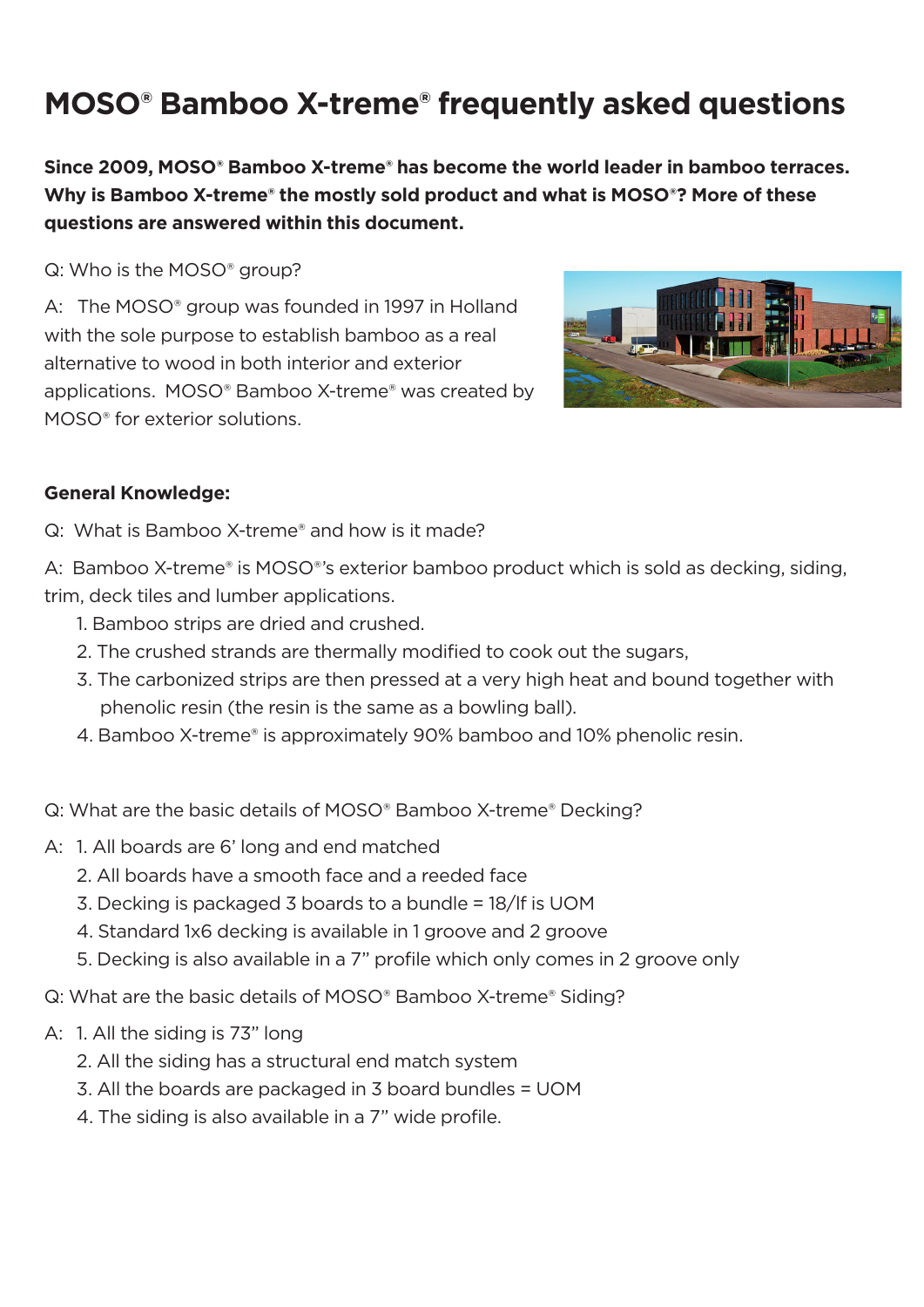Q: What are the other profiles MOSO X-treme in available in:

- A: 1. Trim boards in 1x8 and 1x12
	- a. Boards are full 8" and full 12" wide
	- b. Trim boards are sold by the piece
	- 2. 2x2, 2x3, 2x4 are available for finish applications
		- a. All 2x beams are coated with 2 part PPG Duroluxe at the factory
		- b. All 2x beams are 79" long and have eased edges
	- 3. 2x6 is available, square edge and a full 6' wide as it is designed for our OEM partners.
- Q: What are the performance characteristics of Bamboo X-treme®?
- A: 1. Bamboo X-treme® has a higher Janka hardness than Ipé
	- 2. Because of its stability, it is no problem to install with clips, making blind fastening a perfect option.
	- 3. Bamboo X-treme® boards are flat and straight meaning faster installation in less cost.
	- 4. Bamboo X-treme® is a hybrid:

 a. Bamboo X-treme® has the features of a manufactured product = consistency all the boards are the same.

 b. Bamboo X-treme® has the benefits of a tropical hardwood = longer joist span fire rating and durability

Q: What are the testing references for MOSO® Bamboo X-treme®

- A: 1. Bamboo X-treme® has Class 1 Durability per EN 350 (highest class in Europe)
	- 2. Bamboo X-treme® has a Class A fire rating ASTM E 84
	- 3. Bamboo X-treme® has Class A fire rating CAN ULC 102
	- 4. Bamboo X-treme® has WUI certification for decking and siding in California
	- 5. Bamboo X-treme® has a Solar reflectance (SR) 32 (ASTM C1549)

Q: Is Bamboo X-treme® eligible for LEED credits?

- A: Specification of MOSO® Bamboo X-treme® can contribute to the following credits under LEED Building Design & Construction V4:
	- MR 1 Building Life Cycle Impact Reduction
	- MR 2 Building Product Disclosure Environmental Product Declarations (EPD)
	- MR 3 Building Product Disclosure Sourcing of Raw Materials
	- SS 7 Heat Island Reduction

More info: moso-bamboo.com/lca.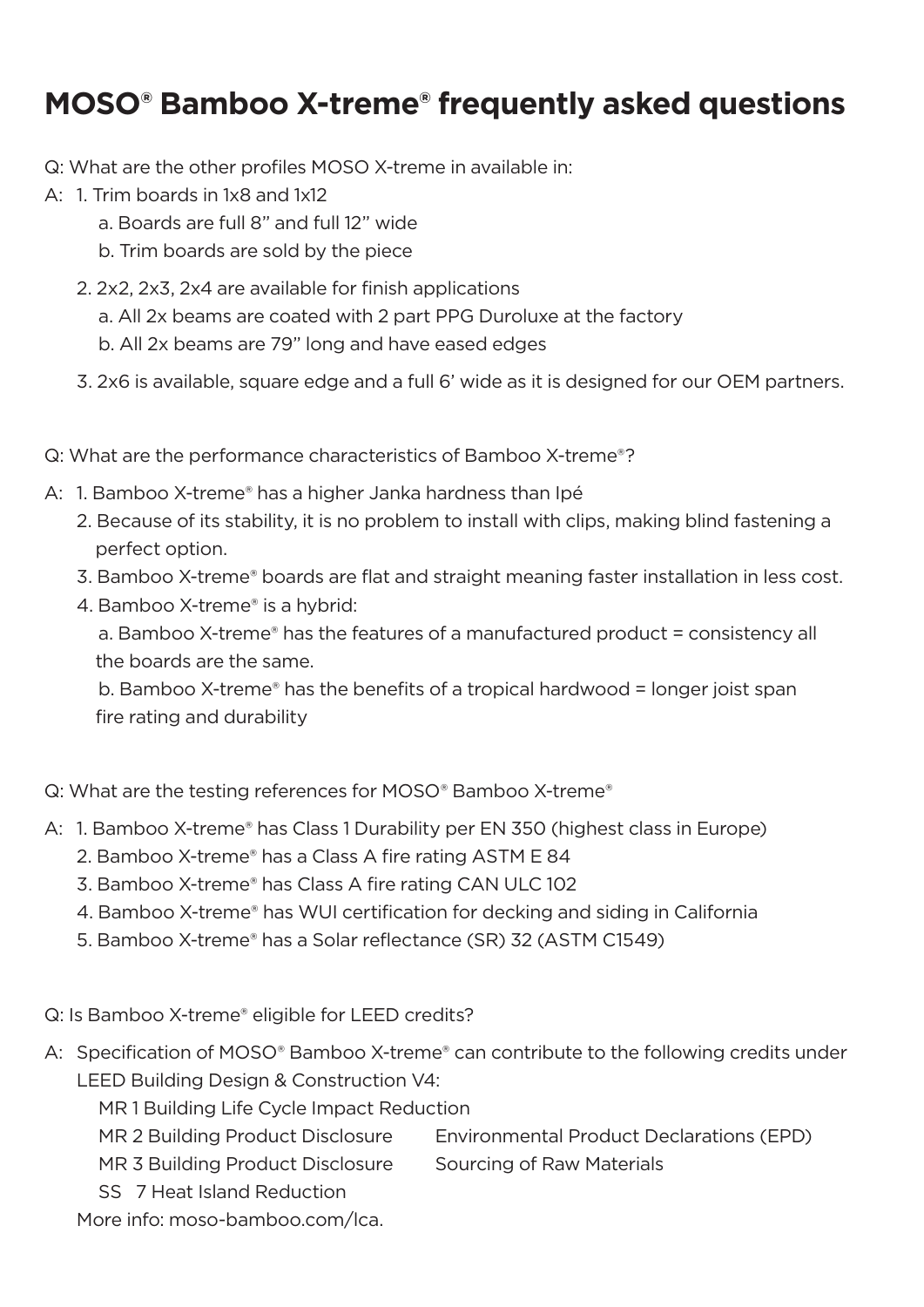- Q: Why are the boards all 6' long?
- A: The answer is twofold:
	- 1. In order to get the proper amount of fiber from production only certain parts of the bamboo pole are used in production. Moso bamboo poles can grow up to 75 feet tall, but it is only the bottom 8' that will work for strip production. The result is the 6' length is the optimum for cost and production.
	- 2. The building products industry in China was built around the flooring industry, in which 6' is the preferred length. This affected factory set up and manufacturing equipment.
- Q: Six foot lengths are too hard to sell: There will be too many butt joints: Can you make it longer?
- A: 1. Six foot lengths are easy to handle they fit in a truck or van and no need to schedule a delivery.
	- 2. Six foot lengths are easier to handle and faster to install.
	- 3. The boards all have eased end matched joints like interior flooring and being that all the boards are the same length; the installer creates a pattern that truly gives the look of an interior hardwood floor.

#### **Installation:**

- Q: What is the appropriate joist span for MOSO X-treme
- A: 1. The preferred joist span for MOSO X-treme is 18" OC.
	- 2. MOSO® Bamboo X-treme® can be installed on 24" centers.
	- 3. If recovering an existing deck with 16" centers MOSO® Bamboo X-treme®'s end match can float the joint.
	- 4. For diagonal patterns please use 12" center spacing and consult local building codes.

#### **Fastening:**

- Q: How do I fasten it?
- A: MOSO<sup>®</sup> provides our proprietary Asymmetric Kick Clip. The clip is used for both the siding and the decking product.
- Q: Can MOSO® Bamboo X-treme® decking be screwed through the face of the board?
- A: Yes, Starborn Industries provides Deck Fast Screws and their Pro- Plug system for this application.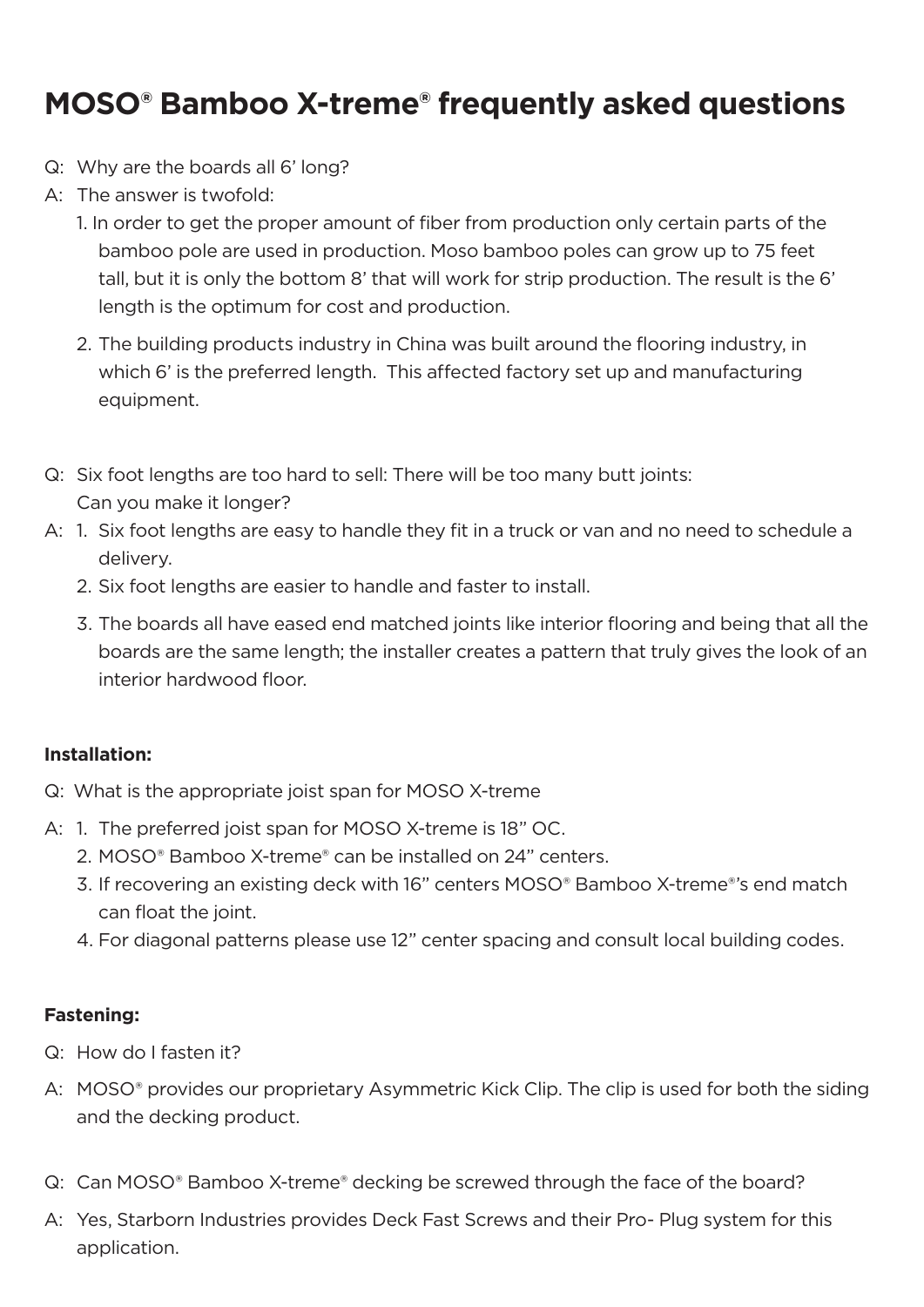- Q: Do I have to use the MOSO® Clip?
- A: No, but the Bamboo X-treme® is a 20 mm thick material which does not line up equally with imperial measurements.

#### **Finishing:**

- Q: Do I have to finish?
- A: No, you can let the material weather naturally over time. If left untreated, MOSO<sup>®</sup> Bamboo X-treme® will weather a barn board grey color over time, depending on the exposure to the sun. MOSO® Bamboo X-treme® will turn to a silver grey over time, but takes about 36 months to go full silver patina.

\*Please note that the siding may weather slower depending on the sun exposure and the fact that does not take direct weather like the decking.

- Q: What finish do I use?
- A: MOSO® recommends Messmers UV Plus.
- Q: How long will the finish last?
- A: The time between finishing is dictated by the direct exposure to the sun.
- Q: Can I use other finishes?
- A: Other penetrating oils for hardwood may work, but we recommend contacting the manufacturer for their recommendations.

#### **Workability:**

- Q: What is it like to work with?
- A: The MOSO® Bamboo X-treme® mills and works similar to that of Ipé or other tropical hardwoods.
	- 1. Carbide or Diamond blades are recommended for saw blades.
	- 2. Six foot lengths are easier to handle and faster to machine.
	- 3. The boards are flat and straight making them easier to handle when machining.